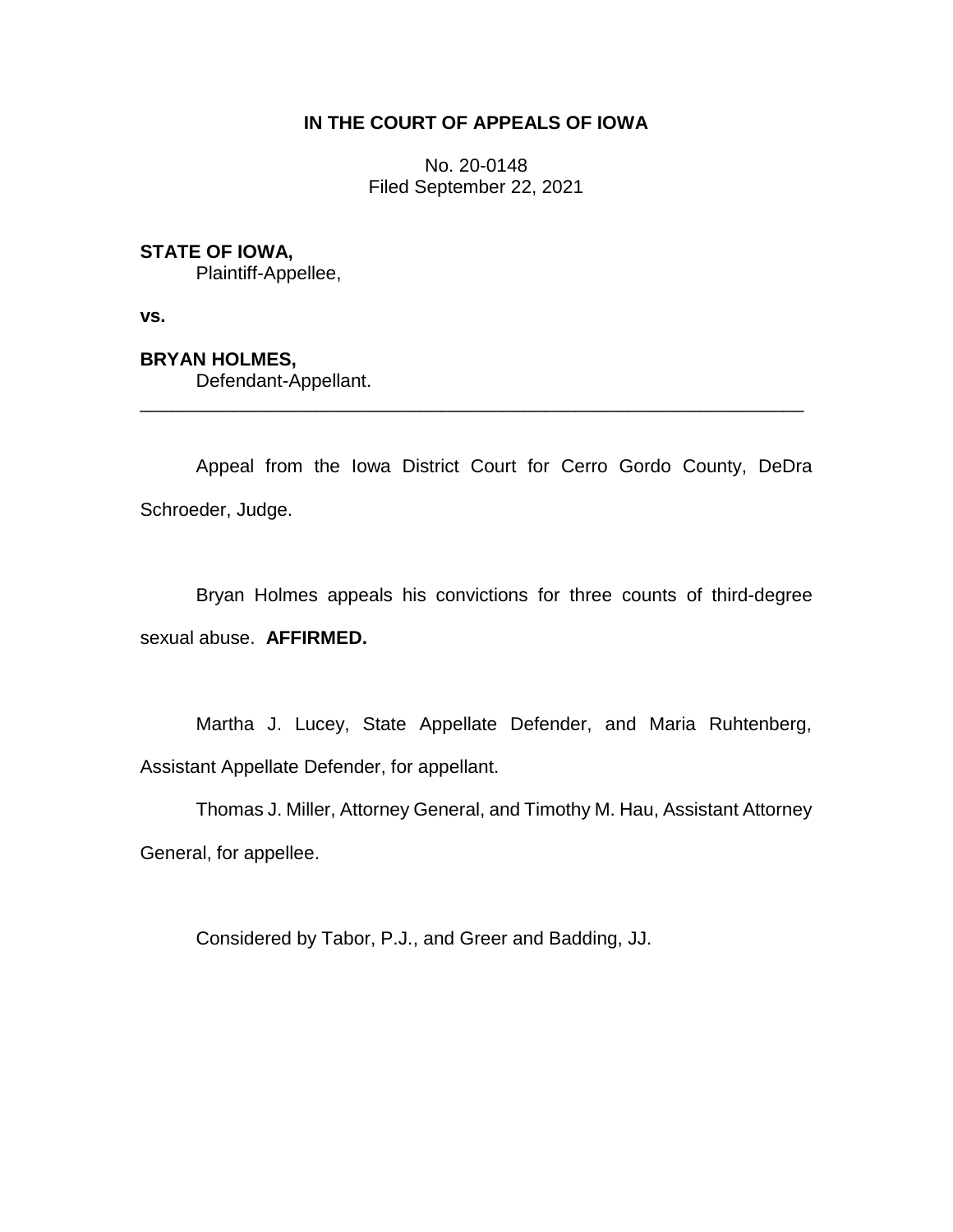#### **BADDING, Judge.**

 $\overline{a}$ 

Bryan Holmes appeals his convictions for three counts of third-degree sexual abuse following a December 2019 jury trial. The district court imposed sentences of no more than ten years in prison on each count, with two sentences running concurrently to each other and consecutively to the third. Holmes filed his notice of appeal in January 2020.

Holmes claims his trial counsel provided ineffective assistance by failing to object to a jury instruction our supreme court found was erroneous in *State v. Shorter*, 945 N.W.2d 1, 11 (Iowa 2020). Effective July 1, 2019, the legislature modified Iowa law to eliminate a defendant's ability to pursue a claim of ineffective assistance of counsel on direct appeal from a criminal conviction. *See* 2019 Iowa Acts ch. 140, § 31 (codified at Iowa Code § 814.7 (2020)). Holmes challenges the amendment to Iowa Code section 814.7 on constitutional grounds, but our supreme court rejected similar challenges while this appeal was pending. *See State v. Treptow*, 960 N.W.2d 98, 107-08 (Iowa 2021) (rejecting claims that the amendment violates due process and deprives a defendant of the right to effective assistance of counsel); *State v. Tucker*, 959 N.W.2d 140, 151 (Iowa 2021) (rejecting claim that the amendment violates the separation-of-powers doctrine).

Because Holmes appealed after the amendment took effect, we cannot decide his ineffective-assistance claim.<sup>1</sup> *See* Iowa Code § 814.7 (stating ineffective-assistance claims "shall not be decided on direct appeal"); *accord State* 

2

<sup>1</sup> Holmes raises an alternative argument, asking us to adopt the plain error rule rather than decide his claim under an ineffective-assistance-of-counsel rubric. Our supreme court has refused to do so, most recently in *Treptow*, 960 N.W.2d at 109 ("We have repeatedly rejected plain error review and will not adopt it now.").